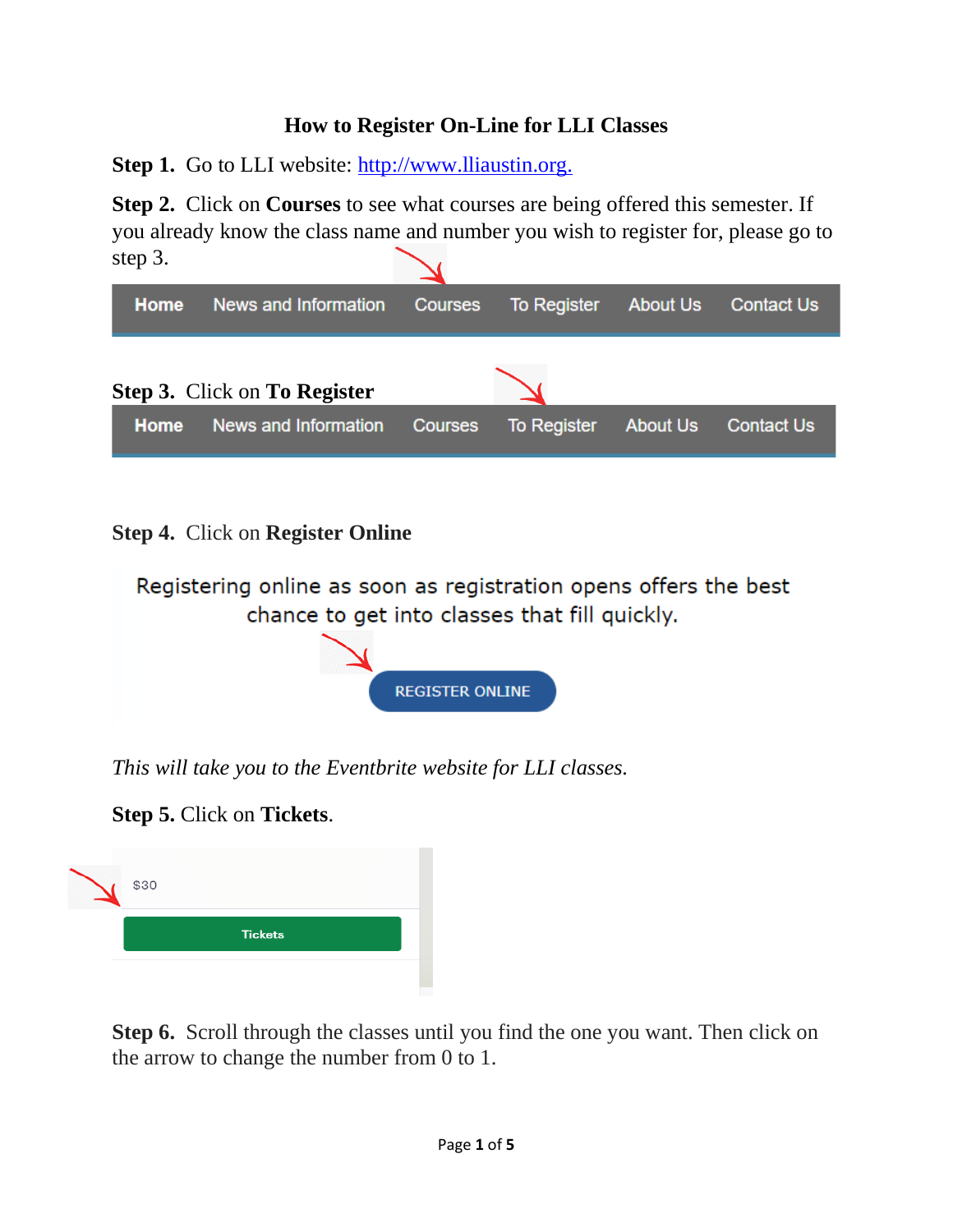### 00 Sample Ticket \$30.00 1 REMAINING Sales end on Sep 17, 2021



If you are registering for more than one class, please repeat Step 6 for each additional class.

If you are registering for another person in addition to yourself, change the number in the box to "2." You'll enter the information for the second student in Step 8 below.

*Please note:* "0 REMAINING" indicates the class is sold out.

**Step 7.** Scroll down to the bottom and click on "checkout."



**Step 8.** Fill in your first name, last name, and e-mail address. If you have an Eventbrite account, you can login. (You don't need an account to register.)

# **Contact information**

Continue as guest or login for a faster experience.

| First name*<br>胆           | Last name*             |
|----------------------------|------------------------|
| First name is required.    | Last name is required. |
| Email address <sup>*</sup> | Confirm email*         |

Please enter a valid email address.

**Step 9.** Fill in payment and billing information. Do not use spaces or dashes when entering your credit card number.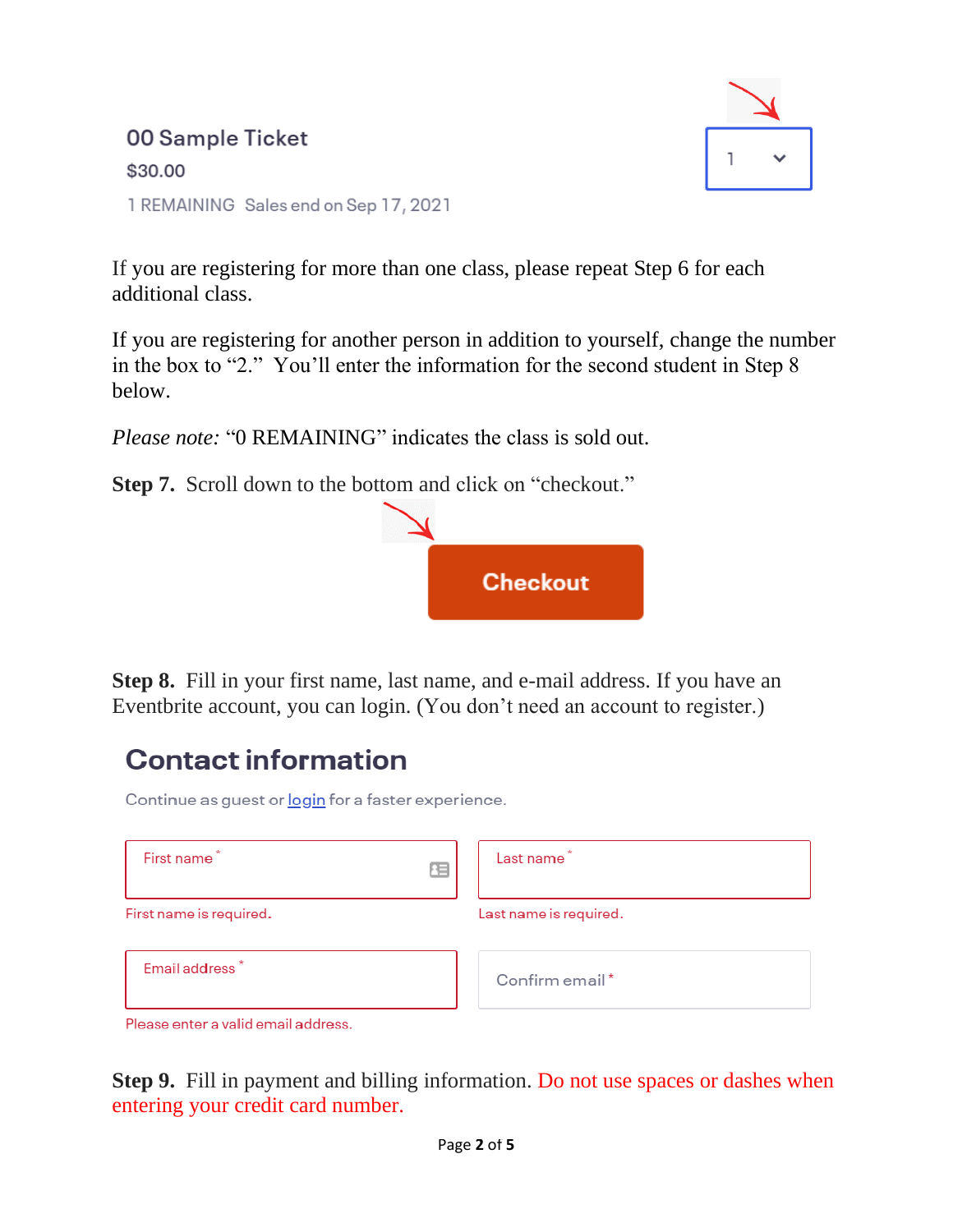## **Payment method**

| Card number*     |                  | $\sim$      |
|------------------|------------------|-------------|
| Expiration Date* | CSC <sup>*</sup> | Zip/Postal* |

**Step 10.** Fill in information for the specific class you are taking. Please note, Eventbrite requires that the home phone number field be filled out. You can put your cell phone number in this field.

### Ticket 1 · 00 Sample Ticket

| First name*    | Last name* |  |  |  |
|----------------|------------|--|--|--|
|                |            |  |  |  |
| Email address* |            |  |  |  |
|                |            |  |  |  |
| Home phone*    |            |  |  |  |
|                |            |  |  |  |
| Cell phone     |            |  |  |  |

Home address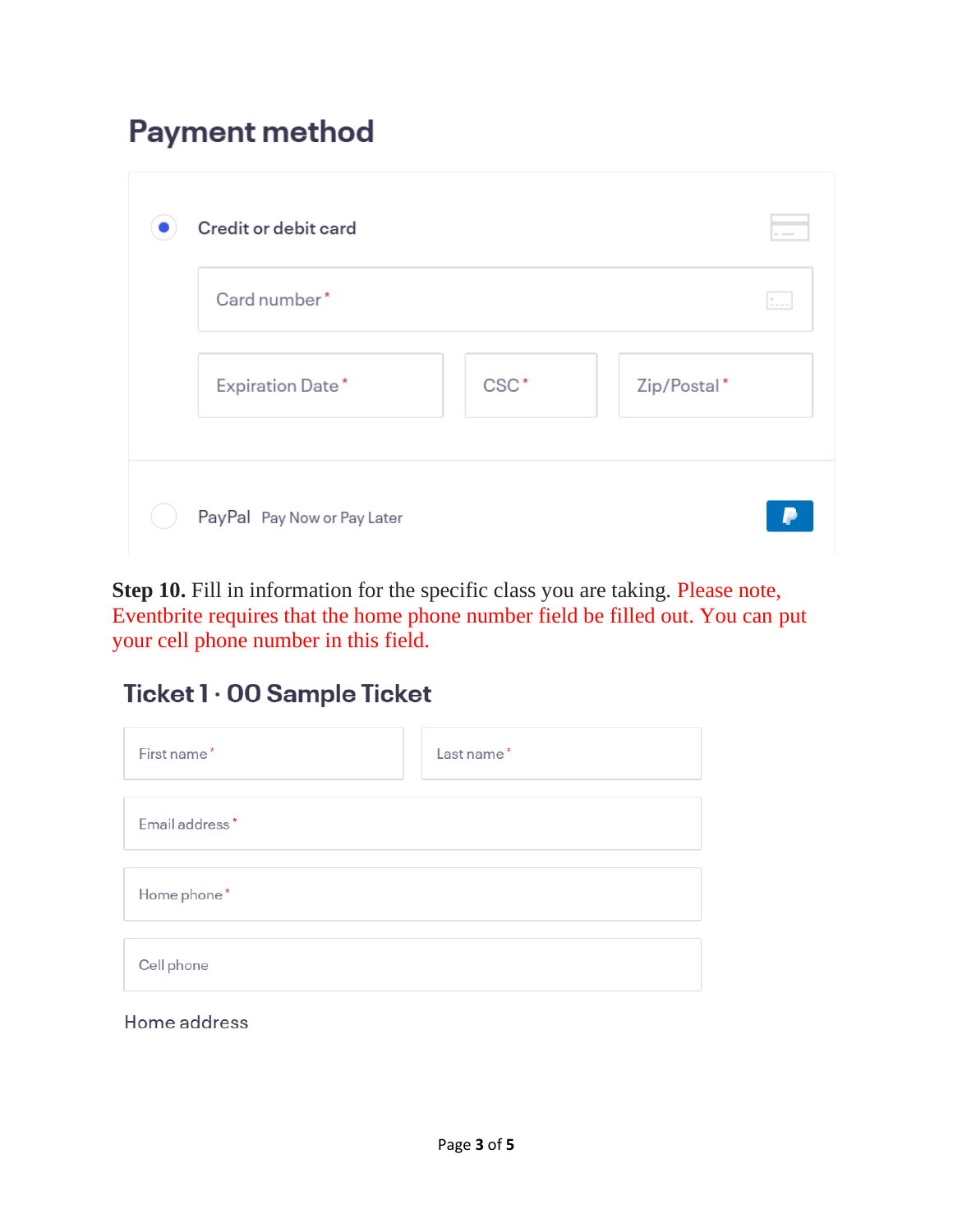If you selected more than one class in Step 6 above, click on the arrow to the right of "copy data from" and select the first class for which you registered. Your information will be copied.

## Ticket 2 · 01 TAO TE CHING-FROM ANCIENT **CHINA TO TODAY**

| Copy data from<br>Other attendee |            |
|----------------------------------|------------|
| First name*                      | Last name* |
| Email address*                   |            |

If you are registering a friend/partner for the same class, you'll input the information for the other person. Do *not* click on the arrow; just enter the other person's information.

**Step 11.** Click on box to agree to waiver #1.

Please acknowledge the waiver below.

I completely release and hold harmless Lifetime Learning Institute and each and every representative, officer, volunteer, site provider, and agent of each of these from liability or responsibility for any and all claims, damages, injuries, losses, or

I agree to the above additional terms.